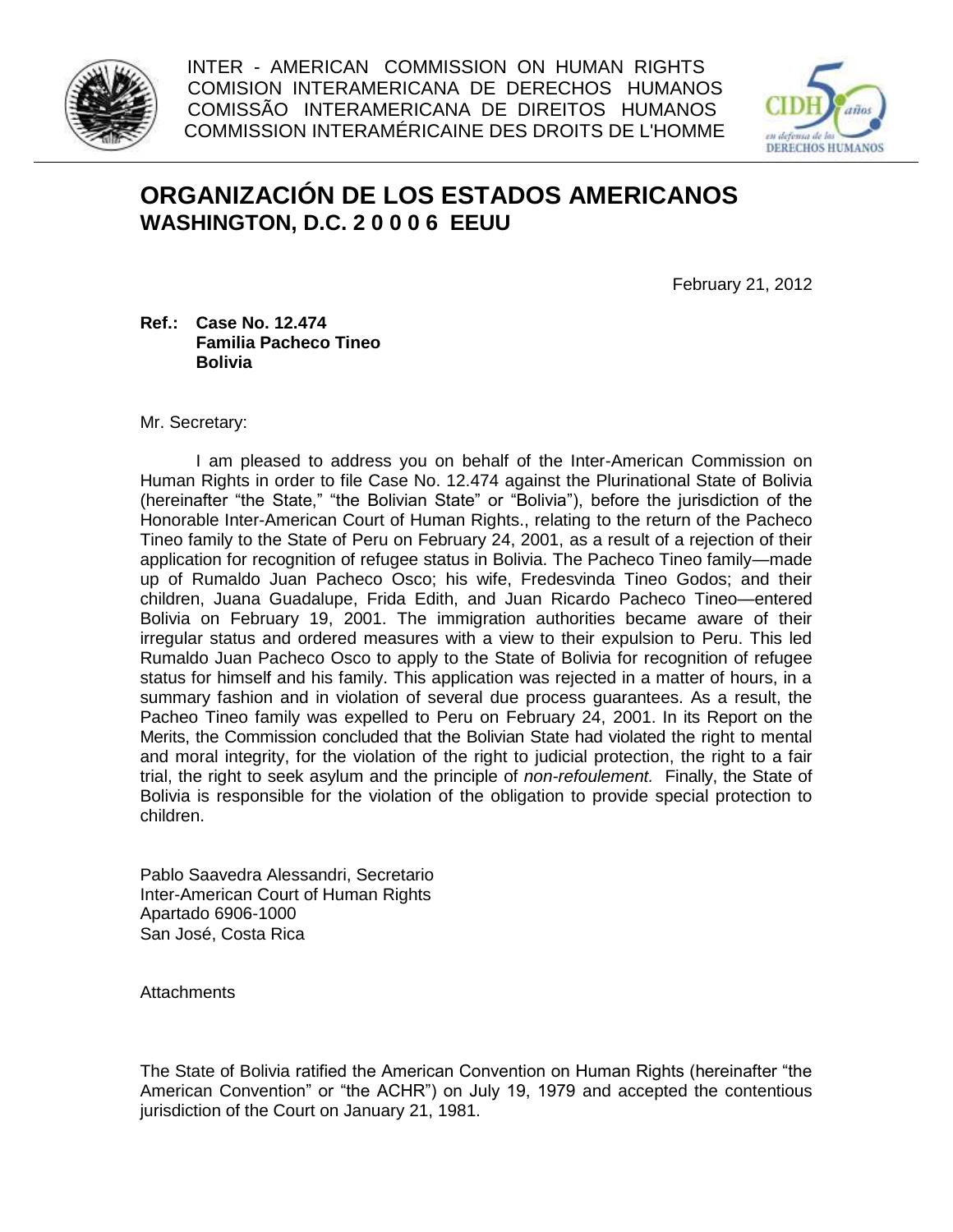The Commission has designated Commissioner Rodrigo Escobar Gil and Executive Secretary of the IACHR, Santiago A. Canton, as its delegates. Likewise, Elizabeth Abi-Mershed, Deputy Executive Secretary, and Silvia Serrano Guzmán, attorneys at the Executive Secretariat of the IACHR will serve as legal advisors.

In accordance with Article 35 of the Rules of Procedure of the Inter-American Court, the Commission is enclosing with this communication a copy of Report No. 136/11 prepared in accordance with Article 50 of the American Convention, as well as a copy of the entire file before the Inter-American Commission (Appendix I) and the annexes used in drafting Report 136/11 (attachments). Said merits report was notified to the Bolivian State by means of communication of November 21, 2011, granting it a twomonth term to report on the implementation of the recommendations. The State requested an extension from the Inter-American Commission in order to report on compliance with the recommendations. The Commission granted a two-month extension to the State and requested that it present a report by no later than February 9, 2012. The Commission received the State's report on time. On December 28, 2011, the State submitted a supplementary report.

The Commission submits this case to the jurisdiction of the Inter-American Court due to the need to obtain justice for the victims, in light of the lack of progress in compliance with the recommendations on the part of the State of Bolivia, which did not request an extension for such purpose.

Regarding the recommendation to **order comprehensive reparation in favor of the members of the Pacheco Tineo family for the human rights violations found in the report,** the State indicated that it is taking "diplomatic and consular steps" to make contact with the Pacheco Tineo family. The Commission does not have information on the results of these efforts or on concrete reparation proposals.

Regarding the recommendation to **order administrative, disciplinary, and other measures to address the acts or omissions of the government officials who took part in the human rights violations found in the report**, the State indicated that under applicable domestic law, any possible administrative offenses committed in the instant case are subject to statute of limitations, and therefore it is impossible to comply with this recommendation.

Regarding the recommendation to **adopt measures to ensure non-repetition, including training for officials in charge of immigration proceedings that could result in the deportation or expulsion of immigrants, and of proceedings for the determination of refugee status**, the State indicated that "instructions" had been issued ordering immigration personnel to comply with the provisions established in the 1951 Convention relating to the Status of Refugees and its 1967 Protocol. It also indicated that workshops are being held to provide updated training on various subjects. In this regard, the Commission believes that the information provided is not sufficient to find that the State has effectively complied with the recommended measures to ensure non-repetition. For example, the subject matters of the training being conducted do not seem to be directly related to the violations that occurred in the instant case, which centers on the standards that apply to proceedings involving recognition of refugee status, as well as the guarantee of non-refoulement.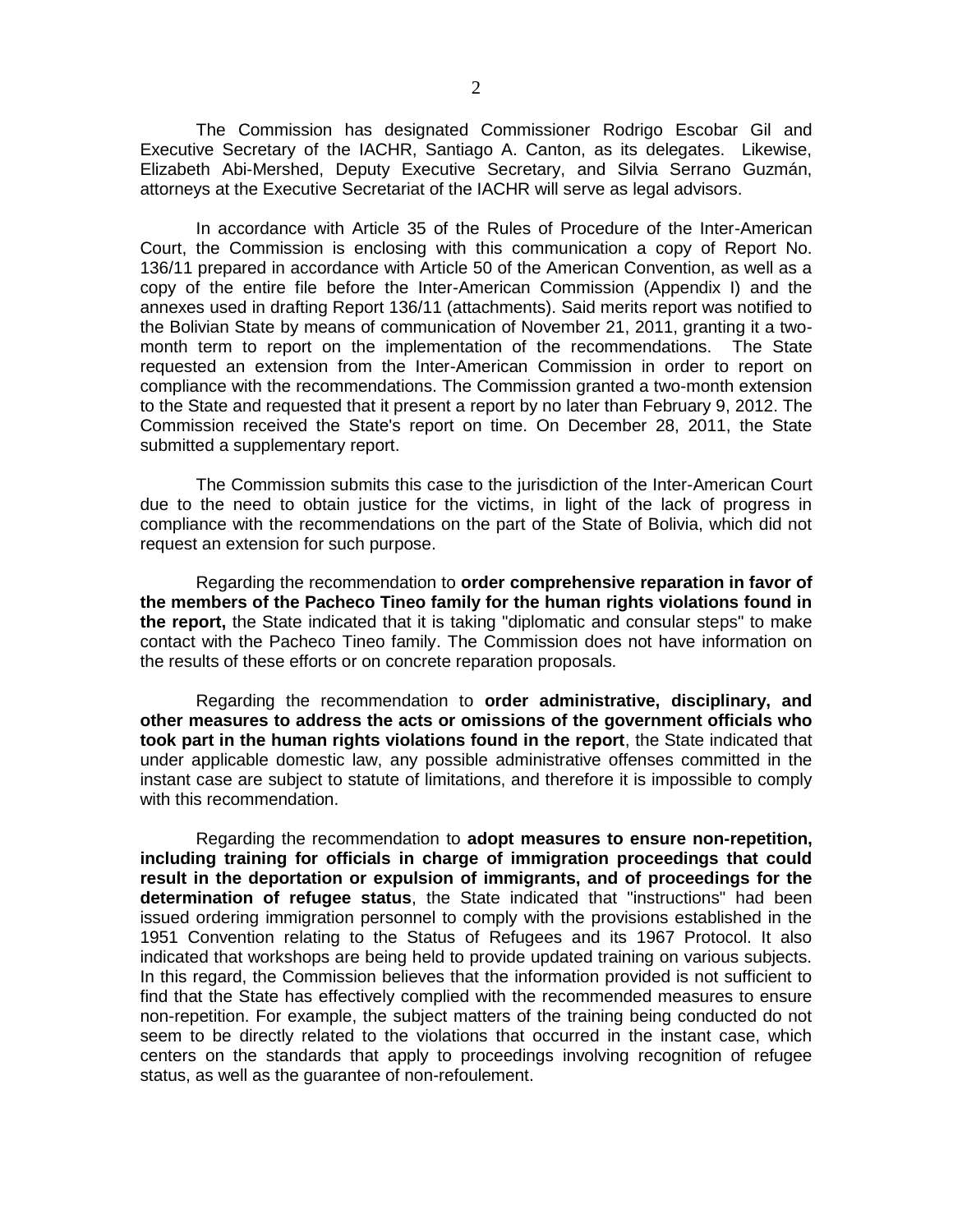Based on the foregoing considerations, while the State of Bolivia has taken some initial steps toward complying with two of the three recommendations, thus far the recommendations have not been met.

The Inter-American Commission submits to the jurisdiction of the Court the entire set of facts and human rights violations set forth in the report on the merits No. 136/11 and requests that the Court find and declare that:

1. The State of Bolivia is responsible for the violation of the right to a fair trial, the right to seek asylum and the principle of *non-refoulement*, enshrined in articles 8, 22(7), and 22(8) of the American Convention, taken in conjunction with Article 1(1) of that instrument, to the detriment of Rumaldo Juan Pacheco Osco; Fredesvinda Tineo Godos; and the minors Frida Edith, Juana Guadalupe, and Juan Ricardo Pacheco Tineo.

2. Based on the principle of *iura novit curia*, the State of Bolivia is responsible for the violation of the right to judicial protection enshrined in article 25 of the American Convention, taken in conjunction with Article 1(1) of that instrument, to the detriment of Rumaldo Juan Pacheco Osco; Fredesvinda Tineo Godos; and the minors Frida Edith, Juana Guadalupe, and Juan Ricardo Pacheco Tineo.

3. The State of Bolivia violated the right to mental and moral integrity enshrined in article 5(1) of the American Convention, taken in conjunction with article 1(1) of that instrument, to the detriment of Rumaldo Juan Pacheco Osco; Fredesvinda Tineo Godos; and Frida Edith, Juana Guadalupe, and Juan Ricardo Pacheco Tineo.

4. The State of Bolivia is responsible for the violation of the obligation to provide special protection to children recognized in article 19 of the American Convention, taken in conjunction with Article 1(1) of that instrument.

Based on the foregoing conclusions, the Commission recommended that the State:

1. Order comprehensive reparation in favor of the members of the Pacheco Tineo family for the human rights violations found in this report. This reparation should include compensation for the material and nonpecuniary damages suffered. The presence of the Pacheco Tineo family in another country should not be considered an obstacle in carrying out this recommendation. It is incumbent on the Bolivian State to order the necessary efforts through diplomatic and consular channels to ensure this reparation.

2. Order administrative, disciplinary, and other measures to address the acts or omissions of the government officials who took part in the human rights violations found in this report.

3. Adopt measures to ensure non-repetition, including training for officials in charge of immigration proceedings that could result in the deportation or expulsion of immigrants and of proceedings for the